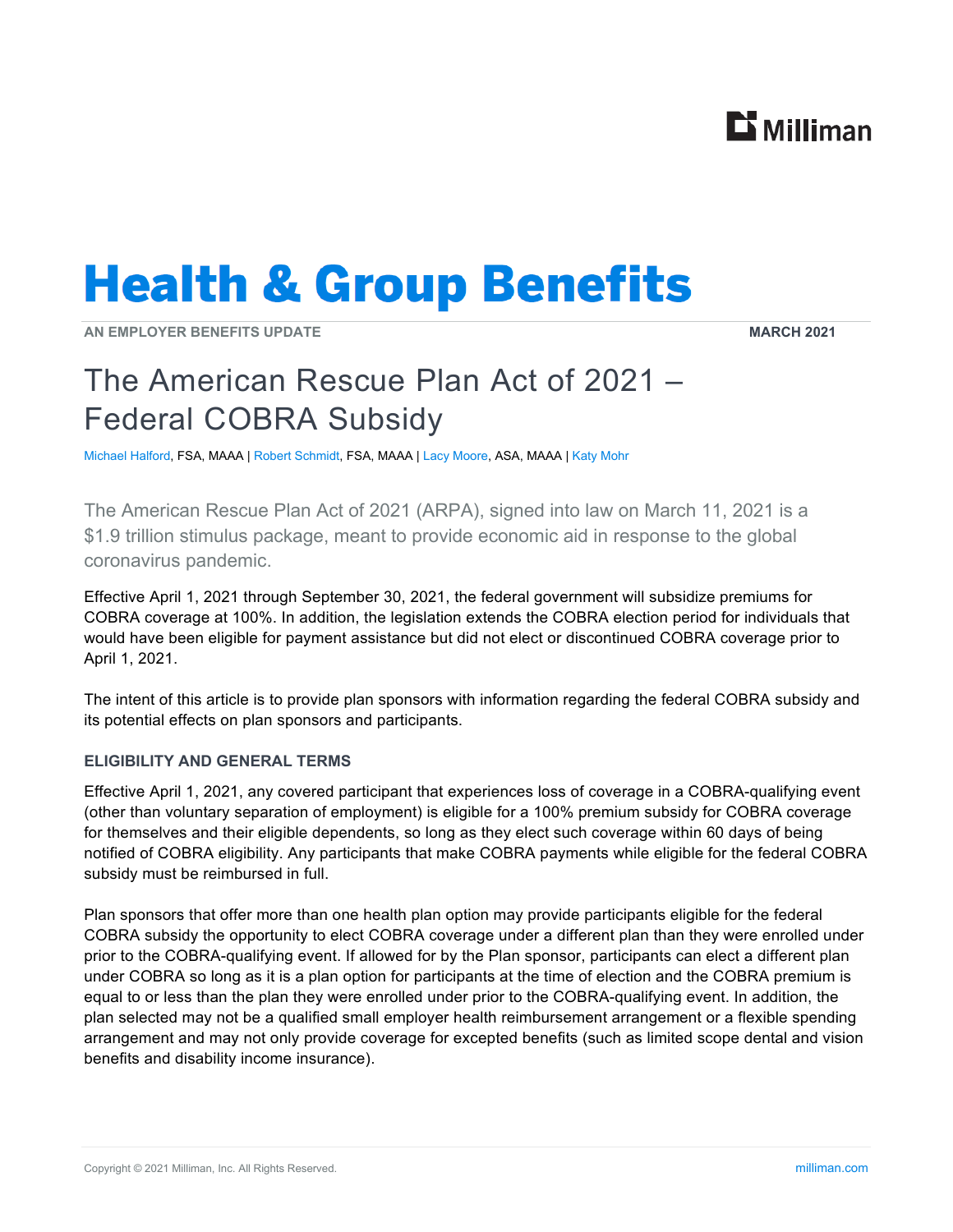The federal COBRA subsidy will end for an eligible participant on the first day of the month following the earliest of:

- The date a participant becomes eligible for coverage under any group health plan or Medicare;
- The date of the expiration of COBRA coverage;
- For participants that gain coverage through the extended election period, the date of the expiration of their COBRA coverage had there been no extended election;
- September 30, 2021

#### **ELECTION PERIOD EXTENSION**

Under the ARPA, participants that experienced loss of coverage in a COBRA qualifying-event (other than voluntary separation from employment) and did not elect COBRA or elected COBRA but subsequently discontinued COBRA coverage prior to April 1, 2021, are also eligible for the federal COBRA subsidy and can enroll in COBRA coverage, provided their COBRA benefits would not have expired prior to April 1, 2021.

The election period extension begins April 1, 2021 and ends 60 days after the participant receives a COBRA eligibility notification from the plan sponsor. COBRA benefits for participants who take advantage of the election period extension would begin on April 1, 2021 to align with the beginning of the subsidy period.

Eligible participants that elect COBRA coverage under the election period extension are not allotted a full COBRA term beginning at the date of election. The term of their COBRA coverage begins with their original COBRA-qualifying event and initial notification from the plan sponsor.

#### **NOTICE REQUIREMENTS FOR PLAN SPONSORS**

Similar to the normal notification period, plan sponsors have 30 days to provide notice of eligibility for COBRA coverage to participants that experience loss of coverage in a COBRA-qualifying event after April 1, 2021. For participants that experienced loss of coverage in a COBRA-qualifying event prior to April 1, 2021 but qualify for the election period extension, plan sponsors must provide notice of eligibility for COBRA coverage within 60 days of April 1, 2021. Notices of eligibility for COBRA coverage must contain the following information:

- The availability of and the conditions to be eligible for the federal COBRA subsidy
- **The ability to enroll for COBRA under a different plan option, if permitted**
- The documents necessary to confirm eligibility for the federal COBRA subsidy
- Contact information for the plan sponsor or other contact for information regarding the federal COBRA subsidy
- A description of the extended election period
- A description of the obligation of qualified beneficiaries and associated penalties

In addition, the plan sponsor must notify COBRA participants that their eligibility for the federal COBRA subsidy will end no sooner than 45 days and no later than 15 days prior to the end of eligibility for the subsidy. This notice must state whether a participant is eligible to continue COBRA coverage without the federal COBRA subsidy.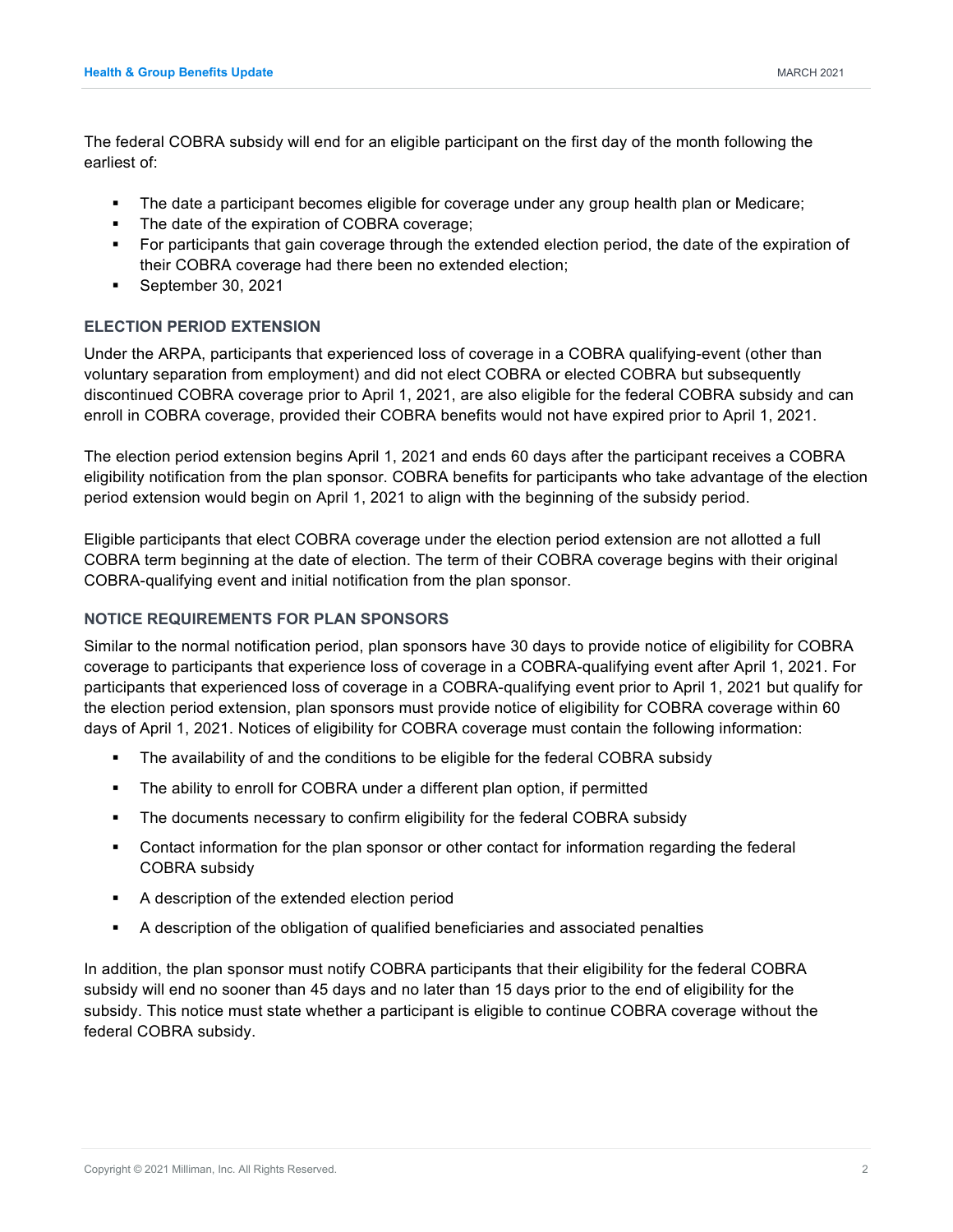The Secretary of Labor, within 30 days from enactment, is to issue model notices plan sponsors can use to notify eligible individuals of the availability of assistance and the extended COBRA enrollment period. The Secretary of Labor, within 45 days from enactment, is to issue model notices plan sponsors can use to notify COBRA participants of the expiration of the subsidy.

#### **NOTICE REQUIREMENTS FOR PARTICIPANTS**

Participants receiving the federal COBRA subsidy must provide notification to the plan sponsor if they become ineligible for the subsidy by becoming eligible for coverage under another group health plan or Medicare. Participants that fail to notify the plan sponsor in a timely manner will be charged a \$250 penalty unless they can prove that the failure to provide such notification was not intentional or had a reasonable cause. Participants who intentionally fail to notify the plan sponsor must pay a penalty to the federal government equal to the greater of \$250 or 110% of the federal COBRA subsidy provided after loss of subsidy eligibility. The Secretary of Labor is expected to establish a timeline for notification to the plan sponsor.

#### **CLAIMING THE FEDERAL COBRA SUBSIDY**

The federal COBRA subsidy is a refundable quarterly tax credit against the Medicare payroll tax. If the tax credit exceeds the Medicare payroll tax for any given quarter, the excess will be treated as an overpayment and may be credited against tax liabilities or refunded. In addition, the tax credit may be advanced using forthcoming forms and instructions from the Secretary of Labor.

The Department of Treasury and the Internal Revenue Service are expected to issue guidance soon regarding claiming the federal COBRA subsidy.

#### **POTENTIAL IMPACT ON PLAN SPONSORS**

In order to avoid paying potentially costly COBRA premiums, many COBRA eligible individuals may make the decision to defer their COBRA enrollment until they incur health claims that are more expensive than the COBRA premiums they would have owed for months of coverage that they deferred. This behavior is referred to as adverse selection. Adverse selection can result in higher plan costs than otherwise expected. Since the ARPA provides a premium subsidy not only for individuals that become COBRA eligible after April 1, 2021, but for COBRA eligible individuals that either did not elect or elected but discontinued COBRA coverage prior to April 1, 2021, plan sponsors may see increased adverse selection, as participants may be financially incentivized to apply for COBRA coverage long after they initially qualified. However, since up to six months of COBRA premiums will be subsidized at 100%, healthier individuals with lower claim amounts may elect COBRA coverage when they otherwise would not have. Increased COBRA coverage election by both higher cost and lower cost individuals could result in plan costs that are different from those used to set the COBRA premium rates.